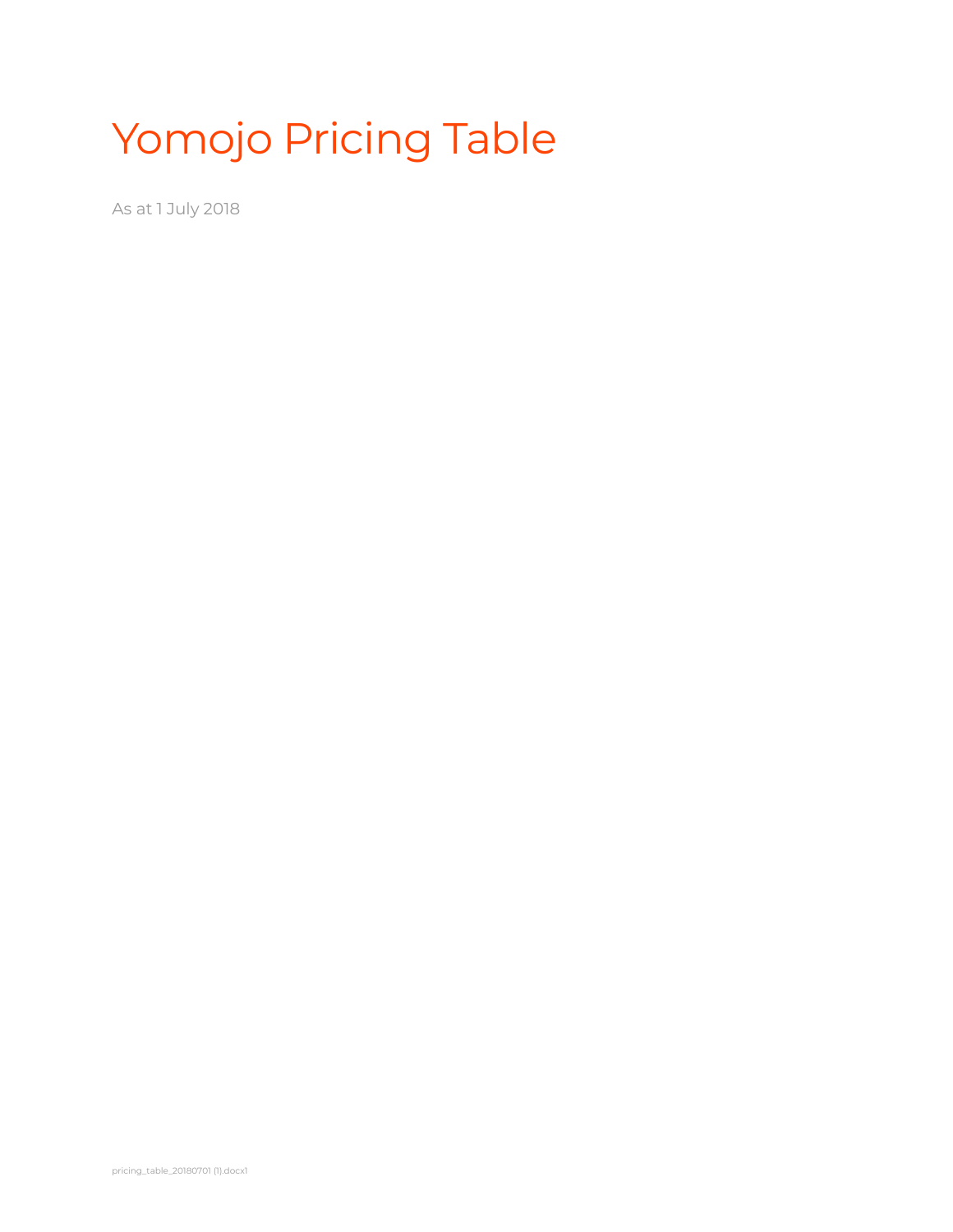| T              |                   |  |
|----------------|-------------------|--|
|                |                   |  |
| 7.7            |                   |  |
| 7.2            |                   |  |
| 7.3            |                   |  |
| 7.4            |                   |  |
| $\overline{2}$ |                   |  |
|                |                   |  |
| 2.1            |                   |  |
| 2.2            |                   |  |
| 2.3            |                   |  |
| 3              |                   |  |
|                |                   |  |
| 3.1            |                   |  |
| 3.2            |                   |  |
| 3.3            |                   |  |
| 3.4            |                   |  |
| 3.5            |                   |  |
| 3.6            |                   |  |
| 3.7            |                   |  |
| 3.8            |                   |  |
|                | 3.8.1             |  |
|                |                   |  |
|                | <b>APPENDIX1</b>  |  |
|                |                   |  |
|                | <b>APPENDIX 2</b> |  |
|                | <b>APPENDIX 3</b> |  |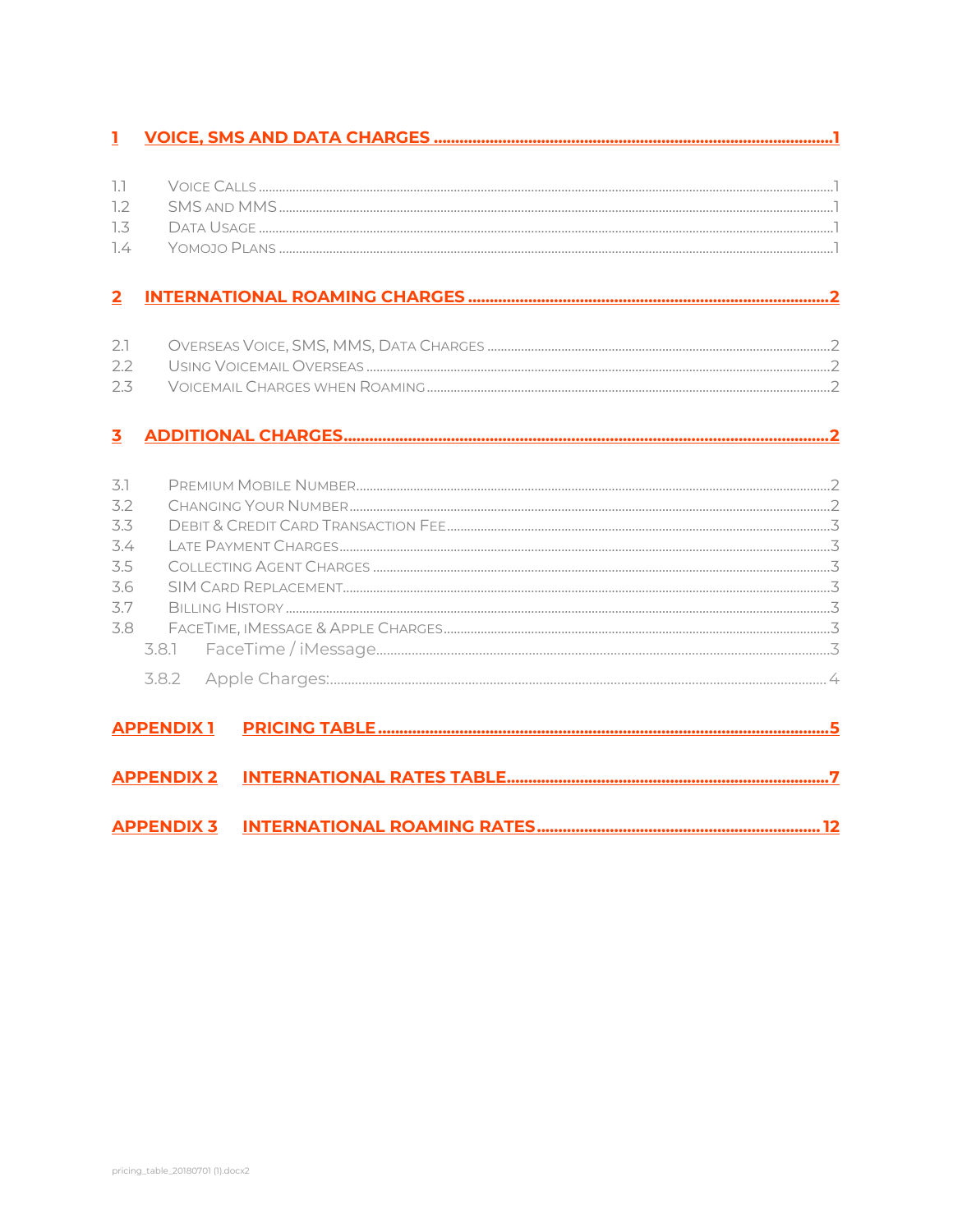### <span id="page-2-0"></span>**1 Voice, SMS and Data Charges**

All National & International Voice, SMS, MMS and Data will be charged as at the rates listed in the pricing tables listed in the appendices at the end of this document.

#### <span id="page-2-1"></span>**1.1 Voice Calls**

When you make a call, we calculate the price between the time the call is answered and the time the call is terminated. We will charge in increments of 60 seconds, meaning that charges for a part of a minute call will be rounded up to a full minute and charged at our per minute rate. For example, if you make a 1min:44sec call, the charge will be calculated based on a 2min call.

#### <span id="page-2-2"></span>**1.2 SMS and MMS**

SMS messages will be charged per standard text message rate. Standard text messages hold up to 160 characters - this can vary depending on your mobile phone. If you use more than your limit of characters in one message you will be charged for separate text messages and standard rates apply. For example, 165 characters will be charged as two separate messages.

MMS will be charged per standard message rate. Receiving both MMS and SMS in Australia is free of charge.

### <span id="page-2-3"></span>**1.3 Data Usage**

A session of data is measured between the start and end of a transaction between your mobile and your Internet destination. This includes websites and applications for smartphones. Handsets operate in different ways; for example, one handset may view numerous websites / applications as one session, while another may view each individual website / application as a separate session. Irrespective of which way or the number of sessions, you will be charged for the volume of data in each session.

For 4G services and 3G services, both uploads & downloads are counted towards data usage. Data is charged per KB (1 GB = 1024 MB, 1 MB = 1024 KB).

### <span id="page-2-4"></span>**1.4 Yomojo Plans**

Yomojo has numerous Plans on offer. These include bundled allowances of Voice, SMS, Data and possibly International Voice. Plans auto-renew every 30 days.

Allowances are 'charged' in the same manner as standard usage however rather than a monetary cost, the balance of the allowance will be deducted by the volume of usage. For example, if you make a 1min:44sec call, the voice allowance will be reduced by 2 minutes. For "unlimited" allowances, the volume or duration is not relevant.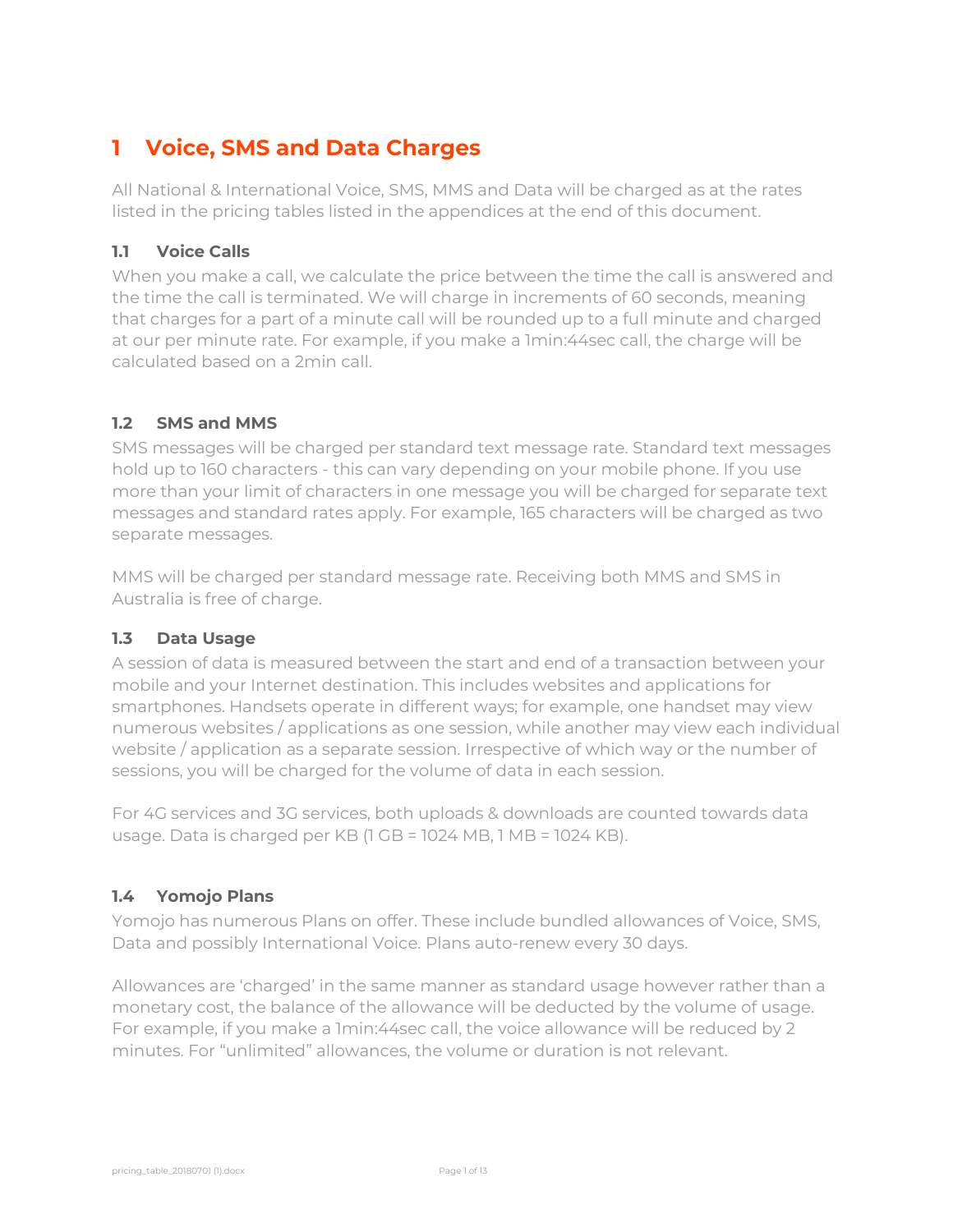### <span id="page-3-0"></span>**2 International Roaming Charges**

#### <span id="page-3-1"></span>**2.1 Overseas Voice, SMS, MMS, Data Charges**

All outgoing & incoming Voice, SMS, MMS and data usage while outside of Australia will be charged at international roaming rates from the (roaming) country of origin to and from Australia. Flag fall (connection fee) and additional charges may apply while roaming, e.g. welcome SMS.

Roaming usage will be charged at the rates listed in [APPENDIX 3.](#page-13-0) Roaming is turned OFF by default. It can be turned ON in your Account Settings.

Monthly Billing (Postpay) customers may hit their credit limit while roaming, especially with data turned on. This is to protect you from overspend and eliminate bill shock. Once your credit limit is reached, you will no longer be able to use your service.

After you have been roaming, it may take several months for all charges from your time overseas to appear on your bill.

#### <span id="page-3-2"></span>**2.2 Using Voicemail Overseas**

To access your Voicemail from overseas, please contact us.

#### <span id="page-3-3"></span>**2.3 Voicemail Charges when Roaming**

Access to Voicemail while outside of Australia will be charged at international roaming rates from the country of origin to Australia.

#### **Important Roaming Notes:**

Roaming is expensive – please be aware of our roaming rates below or on our website prior to leaving Australia and turning roaming on. Yomojo and our network provider Optus makes no guarantee regarding the availability and quality of coverage or any other services while roaming on 3rd party networks.

### <span id="page-3-4"></span>**3 Additional Charges**

#### <span id="page-3-5"></span>**3.1 Premium Mobile Number**

You may wish to choose a number that is easy to remember, for example triple or more digits (777), or 4 sequential digits (1234). This option requires a small fee upon a request of number.

Premium Number Fee: \$30.00 Per Number

#### <span id="page-3-6"></span>**3.2 Changing Your Number**

There are a few reasons why people might want to change their mobile number e.g. offensive or harassing messages/calls.

If you report your issue to a relevant law enforcement agency, we will change your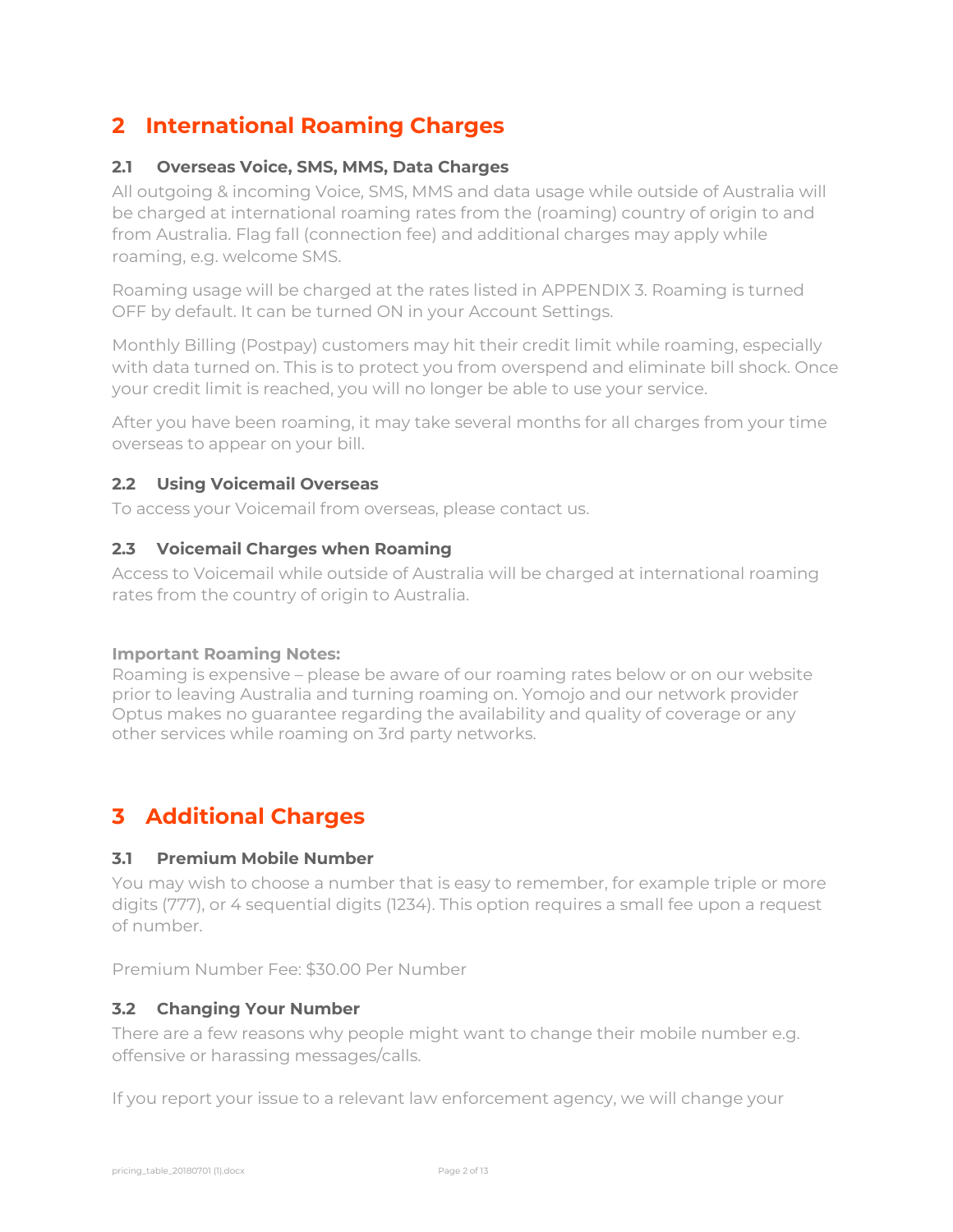number free of charge. In other circumstances we reserve the right to charge for this process.

Fee to change your number: \$20 Per Event

#### <span id="page-4-0"></span>**3.3 Debit & Credit Card Transaction Fee**

A transaction fee will be applied to all payments made using a credit or debit card. This includes any upfront payments, top-ups, monthly bill payments and any additional charges incurred. It is calculated as a percentage of the total amount per transaction.

Credit/Debit Card Fee Charged per transaction: American Express 3%, Other cards 2%.

#### <span id="page-4-1"></span>**3.4 Late Payment Charges**

When your bill has been generated, we will attempt to take a payment within 4 days. If we do not receive a payment from within this time, your service may be suspended until the outstanding charge has been paid.

We may charge a late payment fee if an invoice remains outstanding.

Late Payment Charge: \$15.00 Per Event

#### <span id="page-4-2"></span>**3.5 Collecting Agent Charges**

There may be cases where we use an agent or debt collecting agency if you have a bill outstanding for an extended period of time. The fees which we incur in this process may be added to your bill.

Collecting Agent Charge: \$varies

#### <span id="page-4-3"></span>**3.6 SIM Card Replacement**

In the case of a lost, damaged or stolen phone, you can request a new SIM card. This will cancel your old SIM. No charges will be made to your account for a replacement SIM.

Replacement SIM Card: Free

#### <span id="page-4-4"></span>**3.7 Billing History**

Your recent usage history can be accessed at any point via your Yomojo Dashboard. If you wish to request information dated earlier than available online, you can do so by contacting us. We may charge for this service.

Billing History Fee: \$30.00 Per Event

#### <span id="page-4-5"></span>**3.8 FaceTime, iMessage & Apple Charges**

#### <span id="page-4-6"></span>3.8.1 FaceTime / iMessage

FaceTime calls and iMessages can be made through the iPhone using mobile data or when connected to a Wi-Fi modem. When FaceTime or iMessage are switched on, your device must send an international SMS to Apple as part of the registration process. This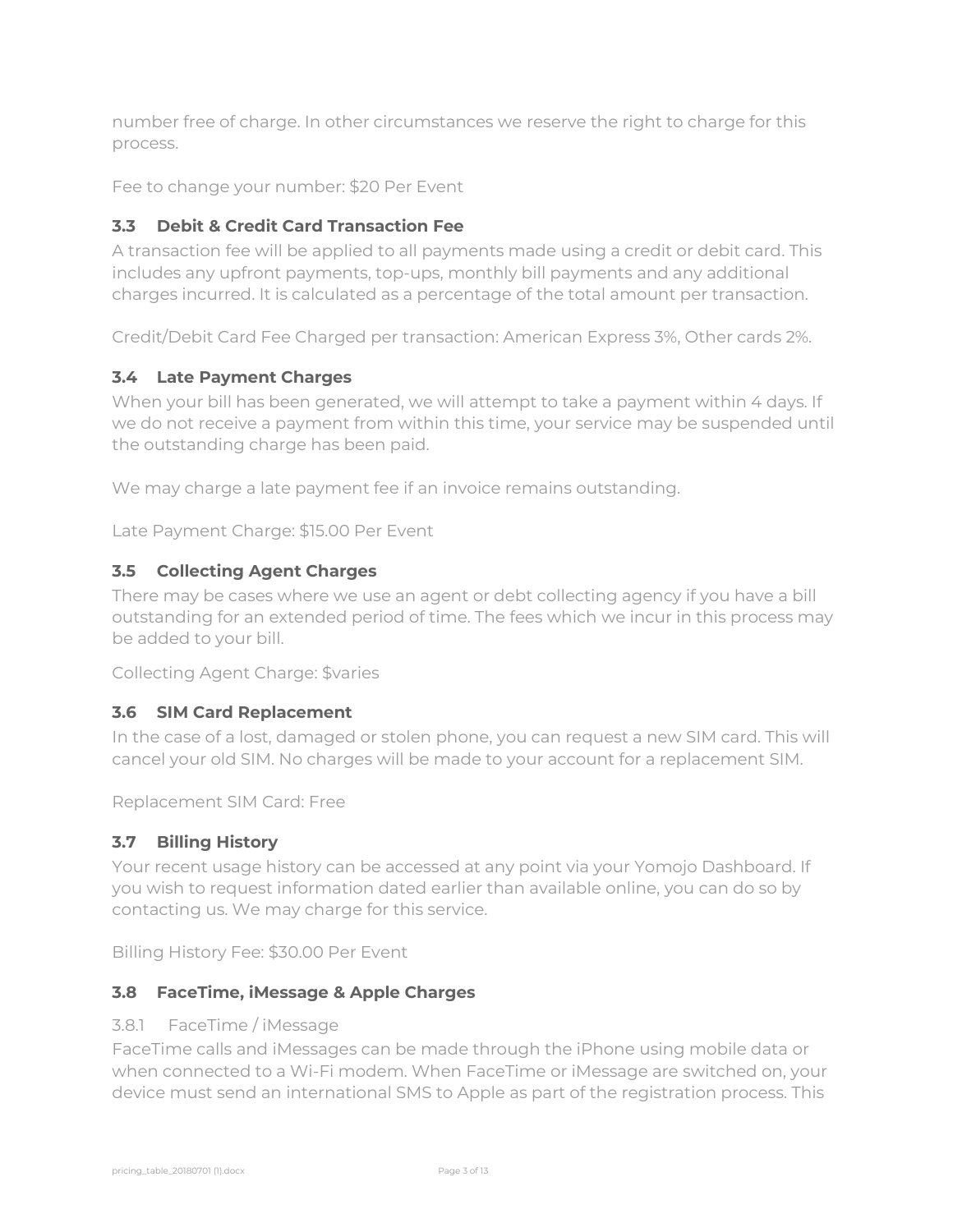applies every time you deactivate and re-activate FaceTime / iMessage on your iPhone or iPad.

These services can be switched on and off through your device settings.

FaceTime / iMessage Registration Fee: The applicable international SMS rate

#### <span id="page-5-0"></span>3.8.2 Apple Charges:

Other Apple Services which require international SMS registration will incur a fee applicable to the international rate.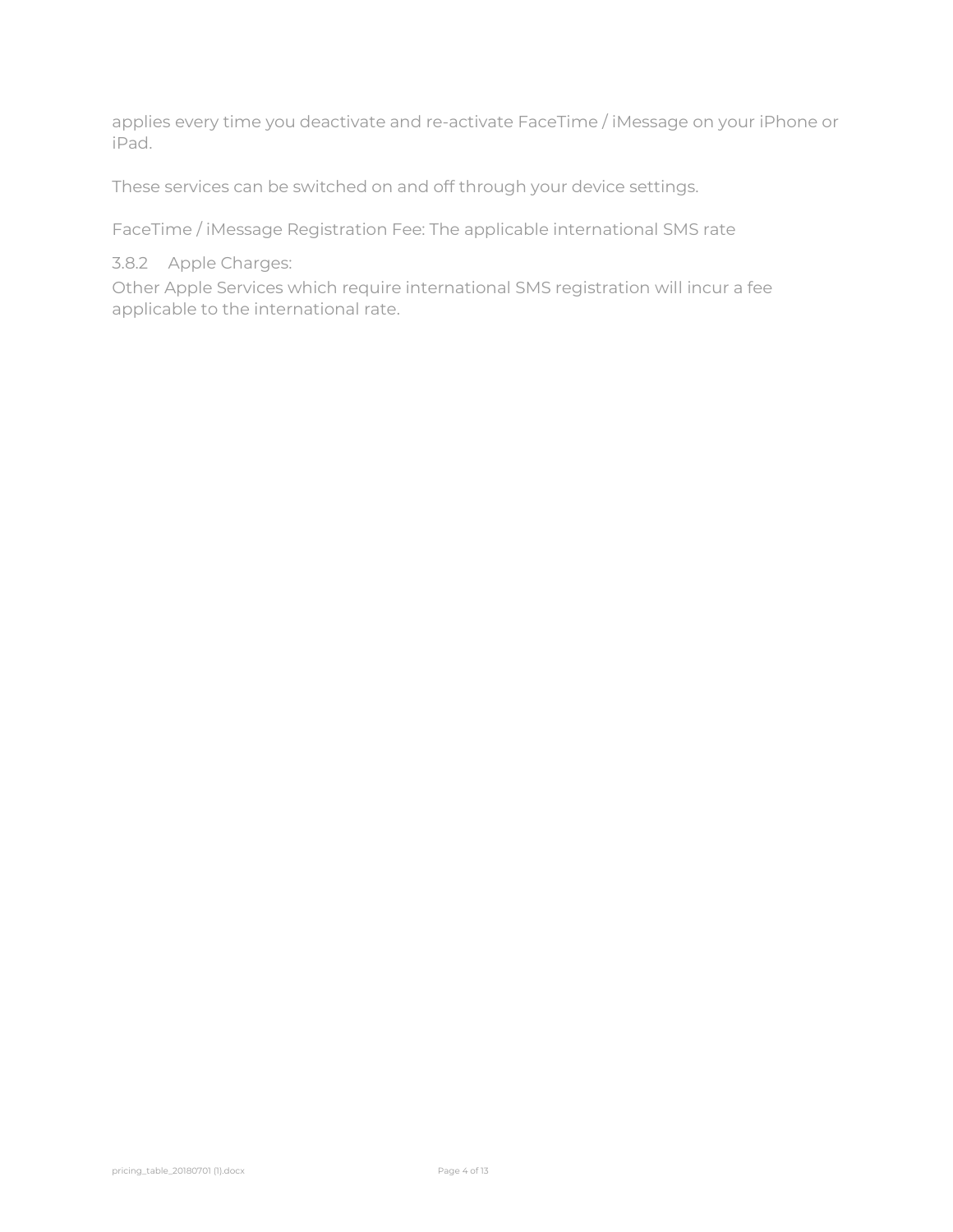## <span id="page-6-0"></span>APPENDIX 1 Pricing Table

### **Standard Usage Charges**

| <b>Call Type / Services</b>     | <b>Standard Rate (incl GST)</b> |
|---------------------------------|---------------------------------|
| National Mobile                 | 11c / min                       |
| National Fixed Line             | 11c / min                       |
| National Flag-fall              | \$0.00                          |
| <b>International Voice</b>      | See Appendix 2                  |
| International Flag-fall         | \$0.00                          |
| International Roaming           | See Appendix 3                  |
| National SMS                    | 9c / each                       |
| <b>International SMS</b>        | 35c / each                      |
| <b>National MMS</b>             | 50c/each                        |
| <b>International MMS</b>        | 90c / each                      |
| Premium SMS                     | Dependent on 3rd party charges  |
| Data                            | 5c/MB                           |
| 1800 Numbers                    | Free                            |
| 13 Numbers                      | 30c/min                         |
| 19 Numbers                      | <b>Barred</b>                   |
| Sim Card (upfront)              | \$2.00                          |
| Replacement SIM                 | \$0.00                          |
| Voicemail Retrieval (Local)     | 15c/min                         |
| <b>Call Diversion</b>           | Standard Rate 55c / min         |
| Video Calls                     | 50c/min                         |
| International Video Calls       | \$2.50/min                      |
| Video Call Flagfall (Nat & Int) | 60c/min                         |
| <b>Directory Assistance</b>     | 15c/min + \$1.50 Flagfall       |

#### **Mobile SIM-only Plans**

| Plan                          | <b>Standard Rate (incl GST)</b> |
|-------------------------------|---------------------------------|
| Kids Plan                     | \$9.90                          |
| Unlimited Voice & Text + 2GB  | \$15.90                         |
| Unlimited Voice & Text + 8GB  | \$29.90                         |
| Unlimited Voice & Text + 10GB | \$34.90                         |
| Unlimited Voice & Text + 30GB | \$59.90                         |
| Unlimited Voice & Text + 90GB | \$8990                          |

Includes standard national SMS & MMS within Australia and standard voice calls to national fixed line and mobile numbers, 13 numbers and voicemail within Australia. Calls to 1800 numbers do not count toward Voice minutes. Bonus Yomojo Voice minutes are included with every plan. **Fair Use Policy applies.** See Critical Information Summaries for details.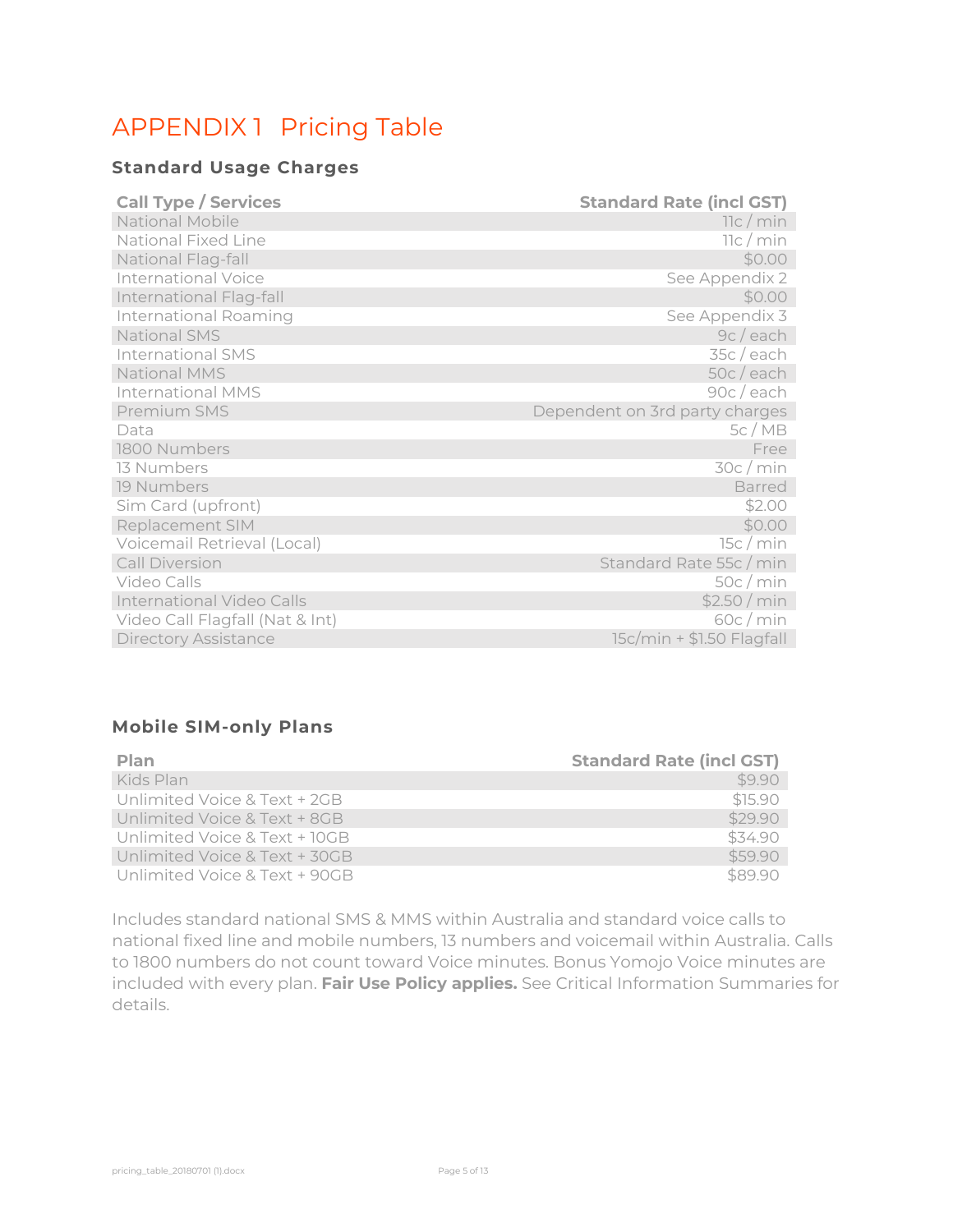#### **Mobile Broadband Plans**

| Plan     | <b>Standard Rate (incl GST)</b> |
|----------|---------------------------------|
| 3GB MBB  | \$15.90                         |
| 15GB MBB | \$45.90                         |
| 50GB MBB | \$69.90                         |
| 70GB MBB | \$85.90                         |

#### **Data Bolt-Ons**

| Bolt-on  | <b>Standard Rate (incl GST)</b> |
|----------|---------------------------------|
| IGB data | \$11.00                         |
| 2GB data | \$20.00                         |

Must be added to an existing plan data allowance and expires with that plan. Includes standard data usage within Australia.

#### **International Voice Packs**

| <b>Voice minutes</b> | <b>Standard Rate (incl GST)</b> |
|----------------------|---------------------------------|
| 50 minutes           | \$500                           |
| 100 minutes          | \$10.00                         |
| 200 minutes          | \$20.00                         |
| 300 minutes          | \$30.00                         |

Includes standard voice calls to international fixed line and mobile numbers to selected countries. The list of included countries may be amended from time-to-time.

#### **Included countries:**

| Austria    | Greece    | Netherlands  | Thailand   |
|------------|-----------|--------------|------------|
| Bangladesh | Hong Kong | New Zealand  | Turkey     |
| Canada     | Hungary   | Pakistan     | UK.        |
| Cambodia   | India     | Philippines  | <b>USA</b> |
| Chile      | Indonesia | Poland       | Vietnam    |
| China      | Ireland   | Singapore    |            |
| Croatia    | Italy     | South Africa |            |
| France     | Japan     | South Korea  |            |
| Germany    | Malaysia  | Taiwan       |            |

### **Family Bundle Discounts**

| <b>Number of services</b> | <b>Discount rate</b> |
|---------------------------|----------------------|
|                           | 5.0%                 |
|                           | 7.5%                 |
|                           | $10.0\%$             |
|                           | 12.5%                |
|                           | 15 O%                |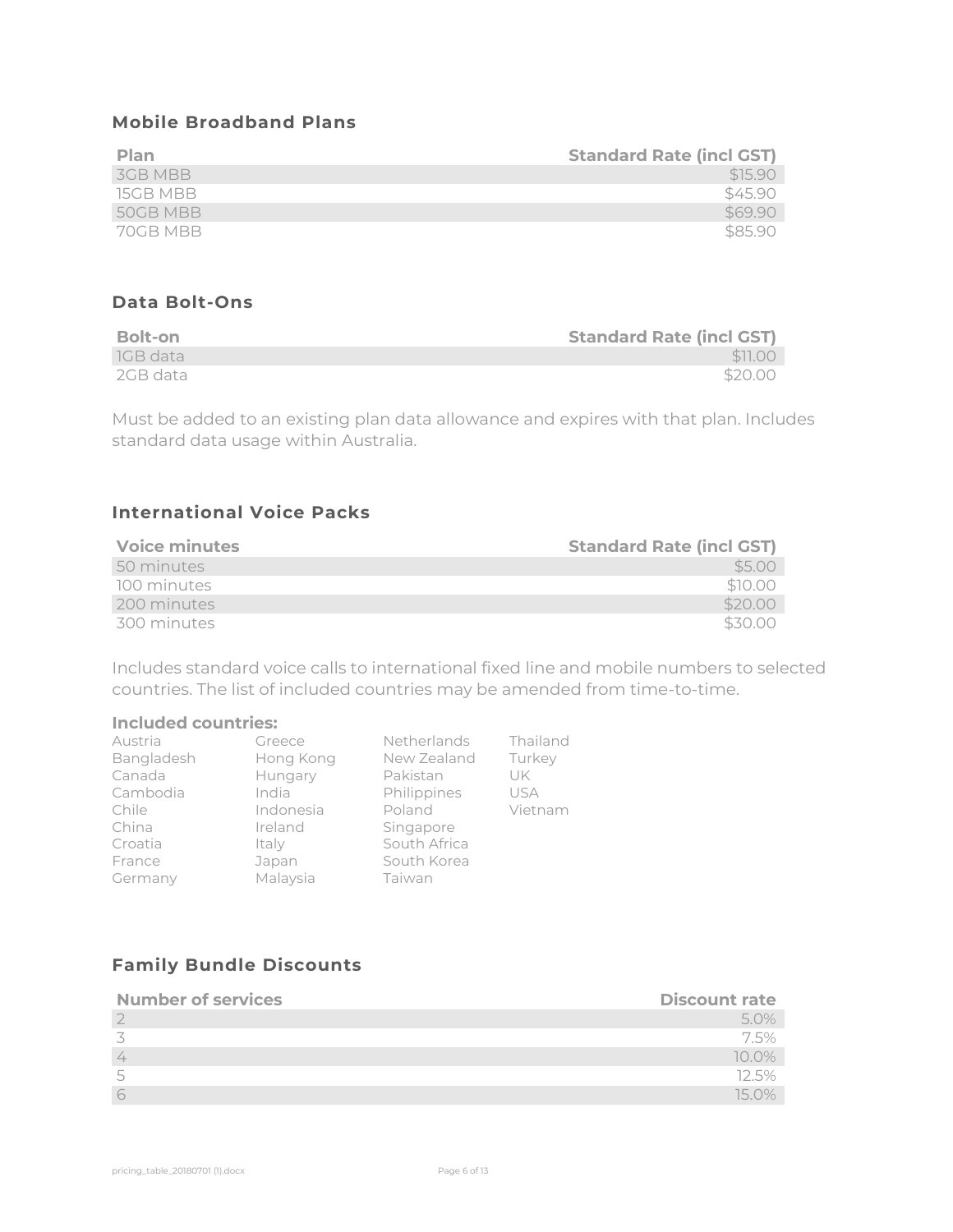## <span id="page-8-0"></span>APPENDIX 2 International Rates Table

International Fixed Line & Mobile Calling Rates per minute (incl. GST)

| Country                                | Rate/minute      |
|----------------------------------------|------------------|
| Afghanistan                            | \$1.00           |
| Albania                                | \$1.50           |
| Algeria                                | \$2.00           |
| American Samoa                         | \$0.30           |
| Andorra                                | \$0.80           |
| Angola                                 | \$0.40           |
| Anguilla                               | \$0.80           |
| Antarctica                             | \$5.49           |
| Antigua & Barbuda                      | \$0.50           |
| Argentina                              | \$0.50           |
| Armenia                                | \$0.60           |
| Aruba                                  | \$1.00           |
| Ascension Island                       | \$5.49           |
| Austria                                | \$0.99           |
| Azerbaijan Republic                    | \$1.50           |
| Bahamas                                | \$0.80           |
| Bahrain                                | \$0.30           |
| Bangladesh                             | \$0.30           |
| Barbados                               | \$0.80           |
| <b>Belarus</b>                         | \$1.00           |
| Belgium                                | \$0.40           |
| <b>Belize</b>                          | \$1.00           |
| Benin                                  | \$1.00           |
| Bermuda                                | \$0.30           |
| Bhutan                                 | \$0.40           |
| <b>Bolivia</b>                         | \$0.60           |
| Bosnia & Herzegovina                   | \$1.50           |
| Botswana                               | \$1.00           |
| <b>Brazil</b>                          | \$0.40           |
| <b>Brunei</b>                          | \$0.20           |
| <b>Bulgaria</b><br><b>Burkina Faso</b> | \$2.00           |
| Burundi                                | \$1.50<br>\$1.89 |
| Cambodia                               | \$0.30           |
| Cameroon                               | \$1.00           |
| Canada                                 | \$0.20           |
| Cape Verde                             | \$1.50           |
| Cayman Islands                         | \$0.60           |
| Central African Republic               | \$1.50           |
| Chad                                   | \$1.50           |
| Chile                                  | \$0.20           |
| China                                  | \$0.20           |
| Colombia                               | \$0.40           |
| Comoros Island                         | \$2.00           |
| Congo                                  | \$2.00           |
| Cook Islands                           | \$3.00           |
| Costa Rica                             | \$0.30           |
|                                        |                  |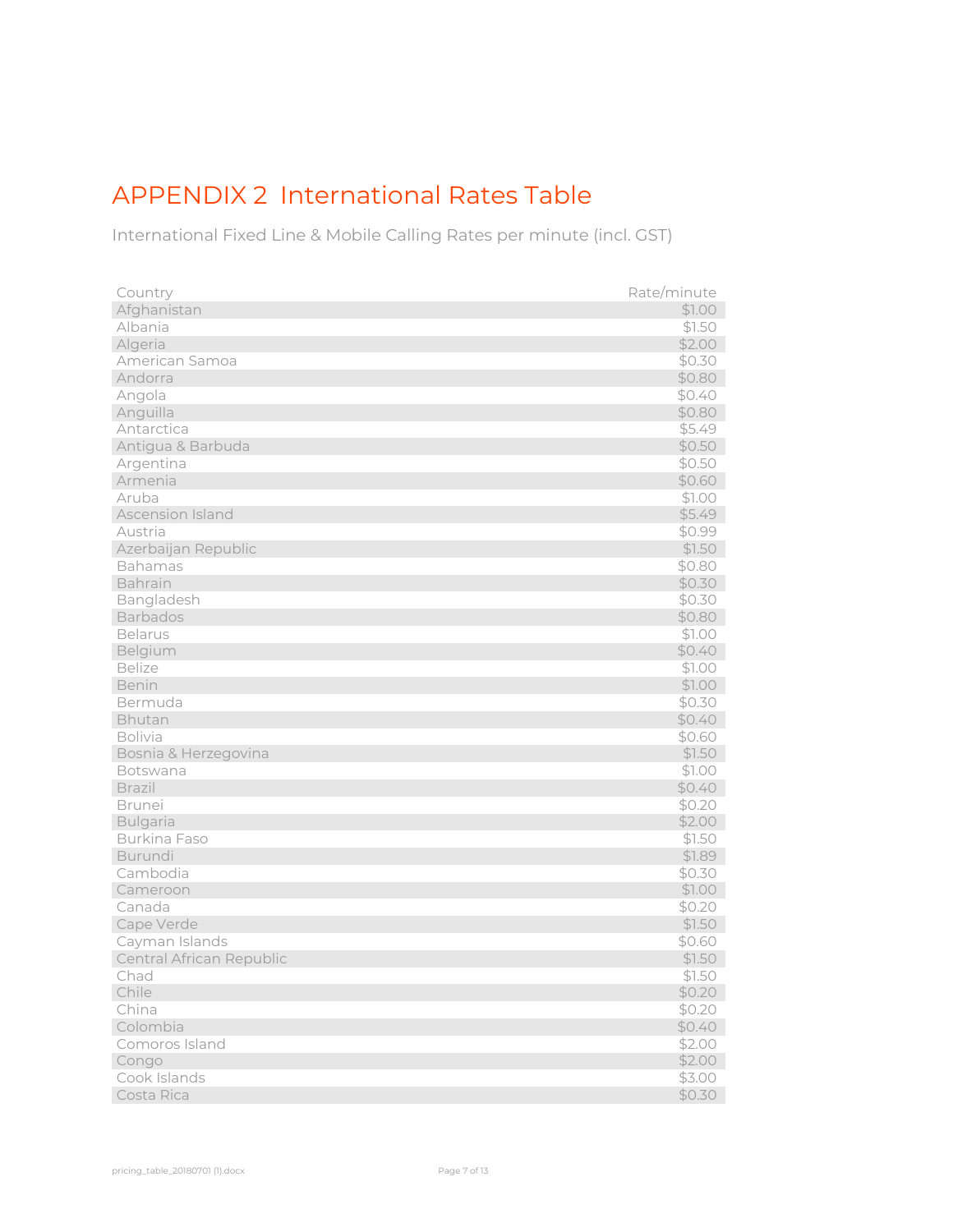| Croatia            | \$0.80           |
|--------------------|------------------|
| Cuba               | \$3.00           |
| Cyprus             | \$0.30           |
| Czech Republic     | \$0.40           |
| Denmark            | \$0.60           |
| Diego Garcia       | \$3.00           |
| Djibouti           | \$1.50           |
| Dominica Islands   | \$0.80           |
| Dominican Republic | \$0.40           |
| East Timor         | \$2.00           |
| Ecuador            | \$1.00           |
| Egypt              | \$0.40           |
| El Salvador        | \$0.60           |
| Equatorial Guinea  | \$1.89           |
| Eritrea            | \$1.00           |
| Estonia            | \$1.50           |
| Ethiopia           | \$1.00           |
| Faeroe Islands     | \$0.80           |
| Falkland Islands   | \$3.00           |
| Fiji               | \$1.50           |
| Finland            | \$0.40           |
| France             | \$0.40           |
| French Polynesia   | \$1.50           |
| FYR Macedonia      | \$2.00           |
| Gabonese Republic  | \$2.00           |
| Gambia             | \$2.00           |
| Georgia            | \$0.99           |
| Germany<br>Ghana   | \$0.40           |
| Gibraltar          | \$0.80<br>\$1.00 |
| Greece             | \$0.50           |
| Greenland          | \$2.00           |
| Grenada            | \$1.00           |
| Guadeloupe         | \$0.40           |
| Guam               | \$0.20           |
| Guantanamo Bay     | \$2.00           |
| Guatemala          | \$0.50           |
| Guiana French      | \$0.50           |
| Guinea Bissau      | \$2.00           |
| Guinea Republic    | \$2.00           |
| Guyana             | \$1.50           |
| Haiti              | \$1.50           |
| Honduras           | \$0.60           |
| Hong Kong          | \$0.20           |
| Hungary            | \$0.30           |
| Iceland            | \$0.40           |
| India              | \$0.20           |
| Indonesia          | \$0.30           |
| Iran               | \$0.40           |
| Iraq               | \$0.50           |
| Ireland            | \$0.50           |
| Israel             | \$0.30           |
| Italy              | \$0.50           |
| Ivory Coast        | \$1.50           |
| Jamaica            | \$1.00           |
| Japan              | \$0.60           |
| Jordan             | \$0.50           |
| Kazakhstan         | \$0.40           |
| Kenya              | \$0.40           |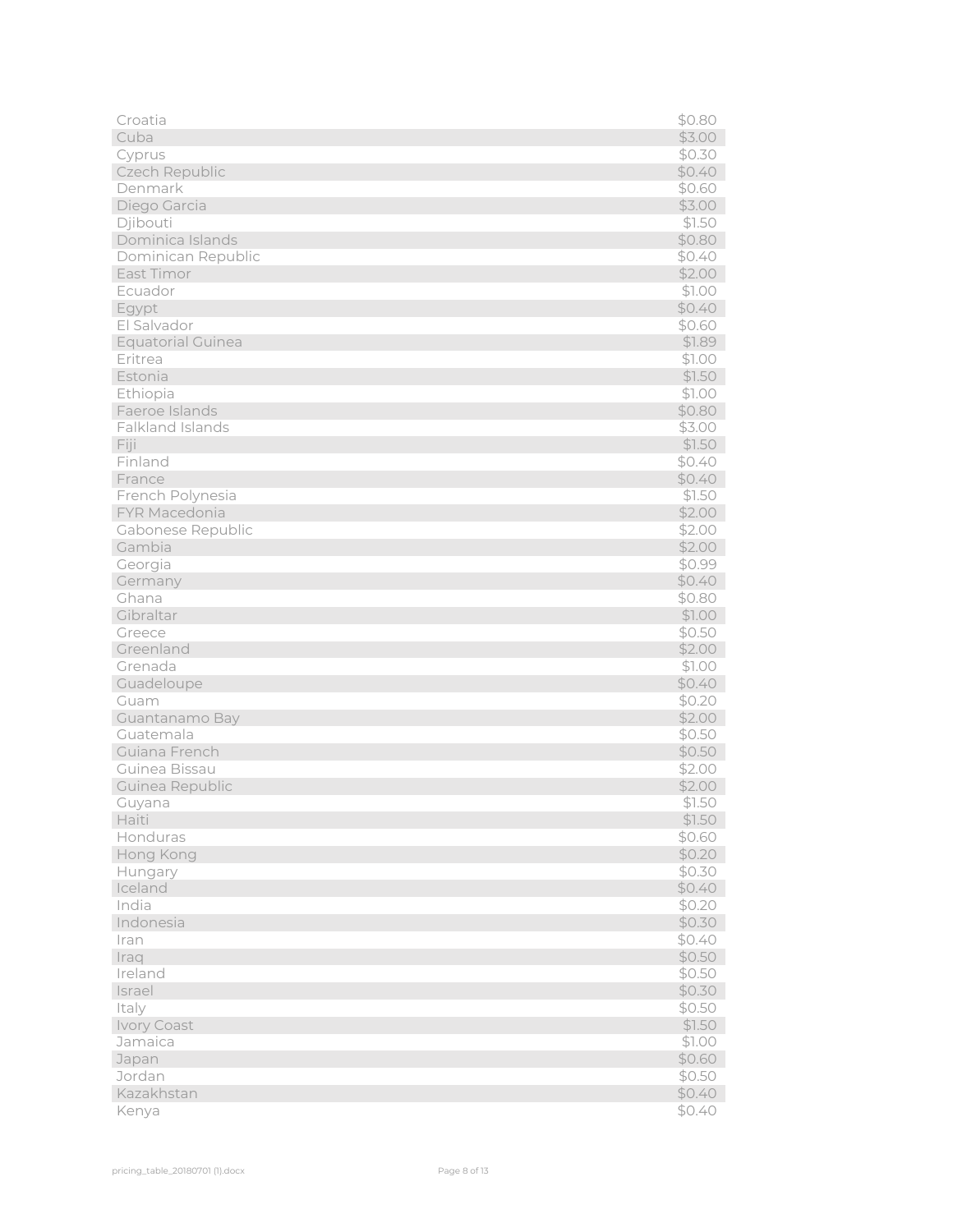| Kiribati                   | \$5.49 |
|----------------------------|--------|
| North Korea                | \$2.00 |
| South Korea                | \$0.30 |
| Kuwait                     | \$0.30 |
| Kyrgyzstan                 | \$0.50 |
| Laos                       | \$0.20 |
| Latvia                     | \$5.49 |
| Lebanon                    | \$0.60 |
| Lesotho                    | \$1.00 |
| Liberia                    | \$2.00 |
| Libya                      | \$2.00 |
| Liechtenstein              | \$1.50 |
| Lithuania                  | \$1.89 |
| Luxembourg                 | \$0.80 |
| Macau                      | \$0.30 |
| Madagascar                 | \$5.49 |
| Malawi                     | \$0.99 |
| Malaysia                   | \$0.20 |
| Maldives                   | \$2.00 |
| Mali                       | \$1.50 |
| Malta                      | \$0.40 |
| Mariana Island             | \$0.20 |
| Marshall Islands           | \$1.00 |
| Martinique                 | \$0.40 |
| Mauritania                 | \$2.00 |
| Mauritius                  | \$0.50 |
| Mexico                     | \$0.30 |
| Micronesia                 | \$1.89 |
| Moldova                    | \$1.00 |
| Monaco                     | \$1.50 |
| Mongolia                   | \$0.30 |
| Montenegro                 | \$1.50 |
| Montserrat                 | \$2.00 |
| Morocco                    | \$2.00 |
| Mozambique                 | \$1.00 |
| Myanmar                    | \$1.50 |
| Nakhodka                   | \$0.30 |
| Namibia                    | \$0.60 |
| Nauru                      | \$3.00 |
| Nepal                      | \$0.50 |
| Netherland                 | \$0.40 |
| <b>Netherland Antilles</b> | \$0.50 |
| New Caledonia              | \$0.60 |
| New Zealand                | \$0.30 |
| Nicaragua                  | \$1.00 |
| Niger                      | \$0.80 |
| Nigeria                    | \$0.40 |
| Niue Island                | \$5.49 |
| Norfolk Island             | \$3.00 |
| Norway                     | \$0.50 |
| Oman                       | \$1.50 |
| Pakistan                   | \$0.20 |
| Palau                      | \$1.89 |
| Palestine                  | \$2.00 |
| Panama                     | \$0.55 |
| Papua New Guinea           | \$2.00 |
| Paraguay                   | \$0.50 |
| Peru                       | \$0.50 |
| Philippines                | \$0.60 |
|                            |        |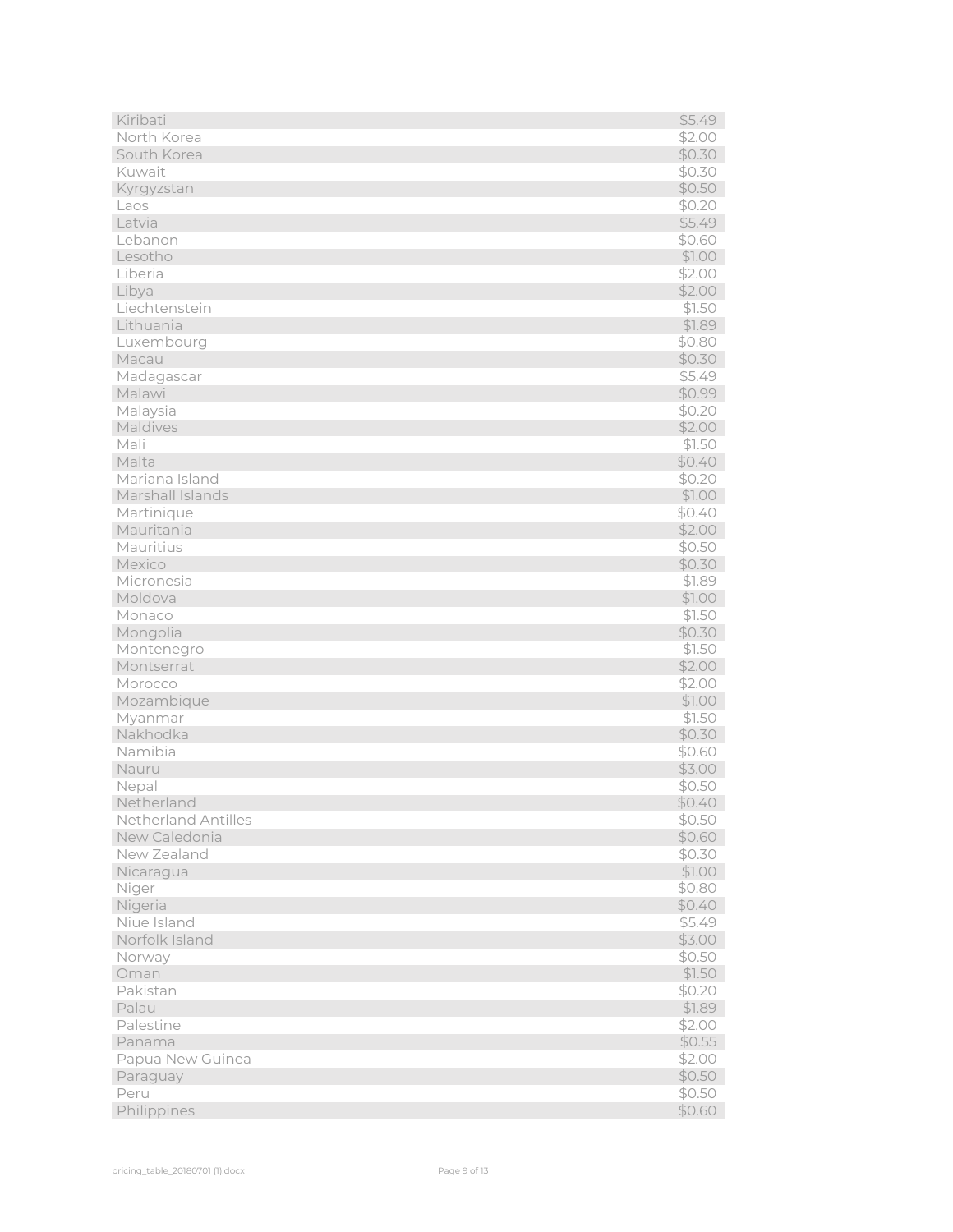| Poland                 | \$0.50 |
|------------------------|--------|
| Portugal               | \$1.89 |
| Puerto Rico            | \$0.20 |
| Qatar                  | \$0.80 |
| Republic of Moldova    | \$0.80 |
| Reunion                | \$1.50 |
| Romania                | \$0.40 |
| Russia                 | \$0.55 |
| Rwanda                 | \$0.99 |
| San Marino             | \$3.69 |
| Sao Tome & Principe    | \$5.49 |
| Saudi Arabia           | \$0.50 |
| Senegal                | \$2.00 |
| Seychelles             | \$1.50 |
| Sierra Leone           | \$2.00 |
| Singapore              | \$0.20 |
| Slovakia               | \$0.60 |
| Slovenia               | \$2.00 |
| Solomon Islands        | \$3.00 |
| Somalia                | \$2.00 |
| South Africa           | \$0.50 |
| South Sudan            | \$2.00 |
| Spain                  | \$0.40 |
| Sri Lanka              | \$0.50 |
| St Helena              | \$3.00 |
| St Kitts & Nevis       | \$0.80 |
| St Lucia               | \$1.00 |
| St Pierre & Miquelon   | \$1.89 |
| St Vincent & Bequia    | \$0.99 |
| Sudan                  | \$0.60 |
| Surinam                | \$0.99 |
| Swaziland              | \$0.60 |
| Sweden                 | \$0.30 |
| Switzerland            | \$1.00 |
| Syria                  | \$0.60 |
| Taiwan                 | \$0.40 |
| Tajikistan             | \$0.50 |
| Tanzania               | \$1.00 |
| Thailand               | \$0.20 |
| Thuraya                | \$2.00 |
| Togolese Republic      | \$2.00 |
| Tokelau                | \$5.49 |
| Tonga                  | \$2.00 |
| Trinidad & Tobago      | \$0.60 |
| Tunisia                | \$2.00 |
| Turkey                 | \$0.50 |
| Turkmenistan           | \$0.40 |
| Turks & Caicos Islands | \$1.00 |
| Tuvalu                 | \$5.49 |
| Uganda                 | \$0.99 |
| United Kingdom         | \$0.30 |
| Ukraine                | \$1.89 |
| United Arab Emirates   | \$0.80 |
| Uruguay                | \$0.60 |
| USA                    | \$0.20 |
| Uzbekistan             | \$0.30 |
| Vatican City           | \$0.50 |
| Vanuatu                | \$2.00 |
| Venezuela              | \$0.30 |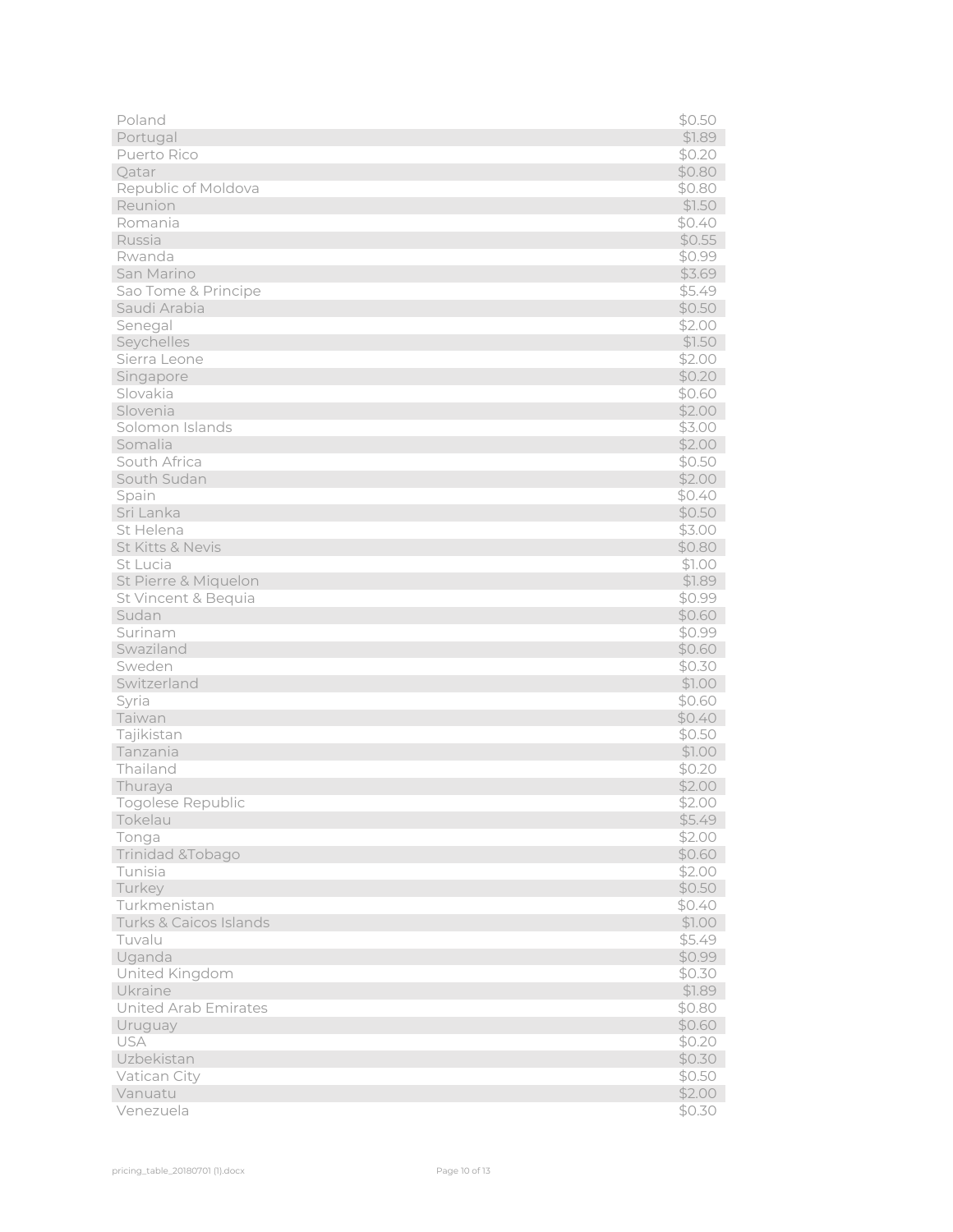| Vietnam             | \$0.30 |
|---------------------|--------|
| Virgin Islands (Br) | \$1.89 |
| Virgin Islands (US) | \$0.20 |
| Wallis & Futuna     | \$2.00 |
| Western Samoa       | \$2.00 |
| Yemen Republic      | \$0.60 |
| Yugoslavia (Serbia) | \$1.50 |
| Zaire               | \$1.50 |
| Zambia              | \$1.89 |
| Zimbabwe            | \$200  |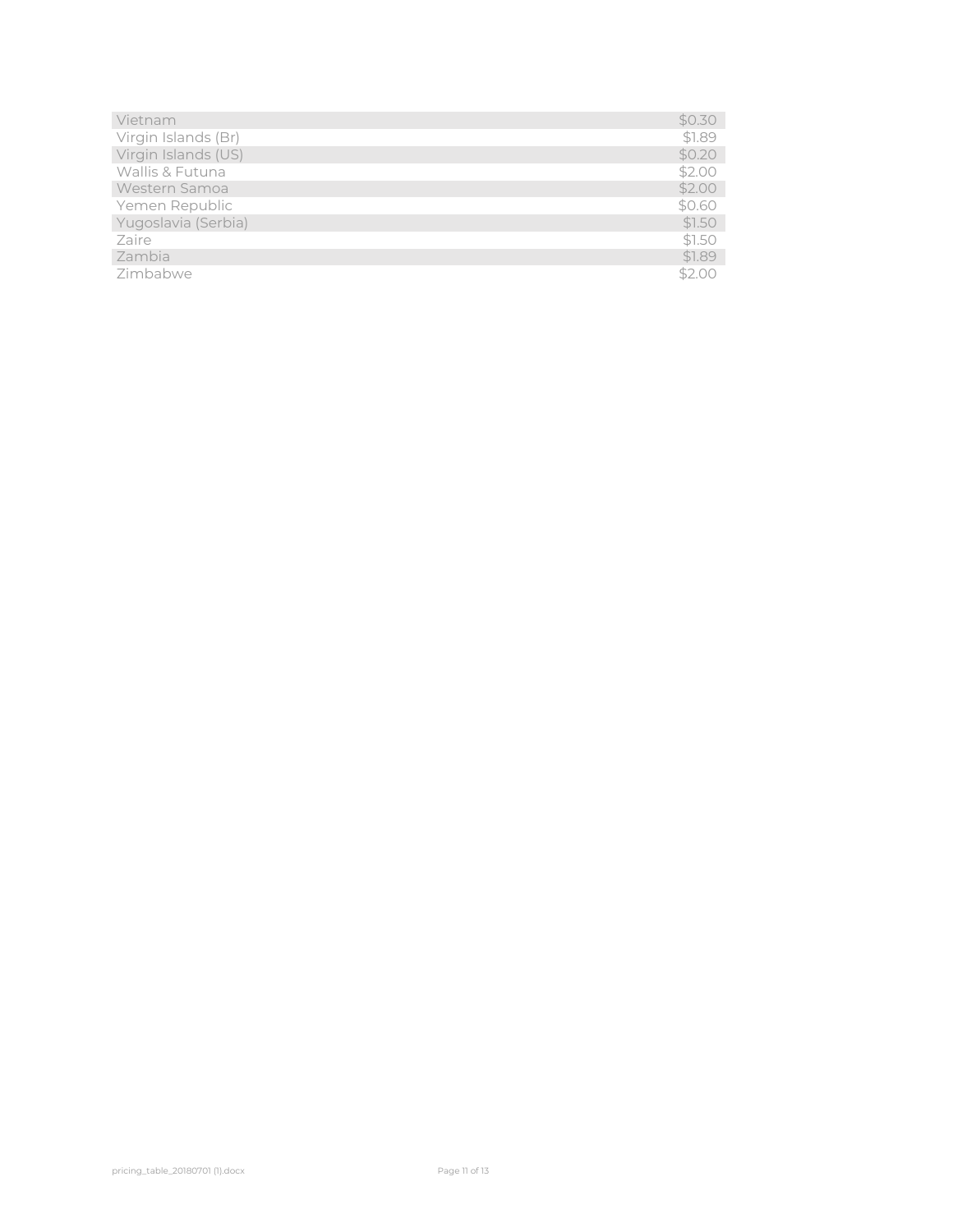### <span id="page-13-0"></span>APPENDIX 3 International Roaming Rates

|                                             | Zone 1           | Zone 2           | Zone 3           |
|---------------------------------------------|------------------|------------------|------------------|
| Make a voice call within country you're in  | \$1.00 / min     | \$2.00/min       | \$4.00/min       |
| Make an International voice call            | \$1.00 / min     | \$2.00 / min     | \$4.00/min       |
| Receive a voice call                        | \$1.00 / min     | \$2.00/min       | \$4.00/min       |
| Voicemail deposit                           | \$1.00/min       | \$2.00 / min     | \$4.00/min       |
| Flagfall (on all incoming & outgoing calls) | $$0.00/per$ call | $$0.00/per$ call | $$0.00/per$ call |
| Send SMS or MMS                             | \$0.50 /each     | \$1.00 / each    | \$1.00 / each    |
| Data Roaming (per 10kb session)             | \$0.005          | \$0.01           | \$0.155          |

#### **Mobile Roaming Zones**

| <b>Zone 1 countries</b>   | Zon           |
|---------------------------|---------------|
| Afghanistan               | Angl          |
| Albania                   | Antio         |
| Armenia                   | Arge          |
| Austria                   | Arub          |
| Azerbaijan                | Barb          |
| Bangladesh                | Bern          |
| Belgium                   | <b>Braz</b>   |
| <b>Brunei</b>             | <b>Britis</b> |
| <b>Bulgaria</b>           | Burk          |
| Cambodia                  | Cam           |
| Canada                    | Cayr          |
| Canary Islands            | Chile         |
| China                     | Colo          |
| Croatia                   | Cost          |
| Cyprus                    | Dom           |
| Czech Republic            | Egyp          |
| Denmark                   | Gam           |
| Estonia                   | Ghar          |
| Finland                   | Gren          |
| France                    | Haiti         |
| French Polynesia          | Israe         |
| Germany                   | Jama          |
| Greece                    | Jord;         |
| Hawaii                    | Keny          |
| Hongkong                  | Leba          |
| Hungary                   | Maui          |
| Iceland                   | Mexi          |
| India                     | Mon           |
| Indonesia                 | Morc          |
| Ireland                   | Nige          |
| Isle of Man               | Oma           |
| Italy                     | Pana          |
| Japan                     | Peru          |
| Jersey                    | Qata          |
| Kazakhstan                | Sauc          |
| Korea South               | Sout          |
| Latvia                    | St. Ki        |
| Lithuania                 | St. Lu        |
| Luxembourg                | St. Vi        |
| Macau                     | Turk:         |
| Macedonia                 | Unite         |
| Malaysia                  | Uruc          |
| Malta                     | Vietr         |
| Monaco                    |               |
| Montenegro* From 31/07/17 |               |
| Myanmar                   |               |
| Nauru                     |               |

**Zone 1 countries Zone 2 countries Zone 3 countries** Albania Antigua and Barbuda Aerospace Argentina and Airplane<br>Aruba Airspace Austria Aruba Airspace Azerbaijan Barbados Cruise Bermuda<br>Brazil Brunei British Virgin Islands Sea Burkina Faso Cameroon Cayman Islands Chile Colombia Costa Rica Dominica Egypt Gambia Ghana Grenada<br>Haiti Israel Jamaica Jordan Kenya Lebanon Mauritius Mexico Montserrat Morocco Nigeria Oman Panama<br>Peru Qatar Saudi Arabia South Africa St. Kitts and Nevis St. Lucia St. Vincent and the Grenadines Turks and Caicos United Arab Emirates Uruguay Vietnam

Aeroplane<br>Aerospace Maritime